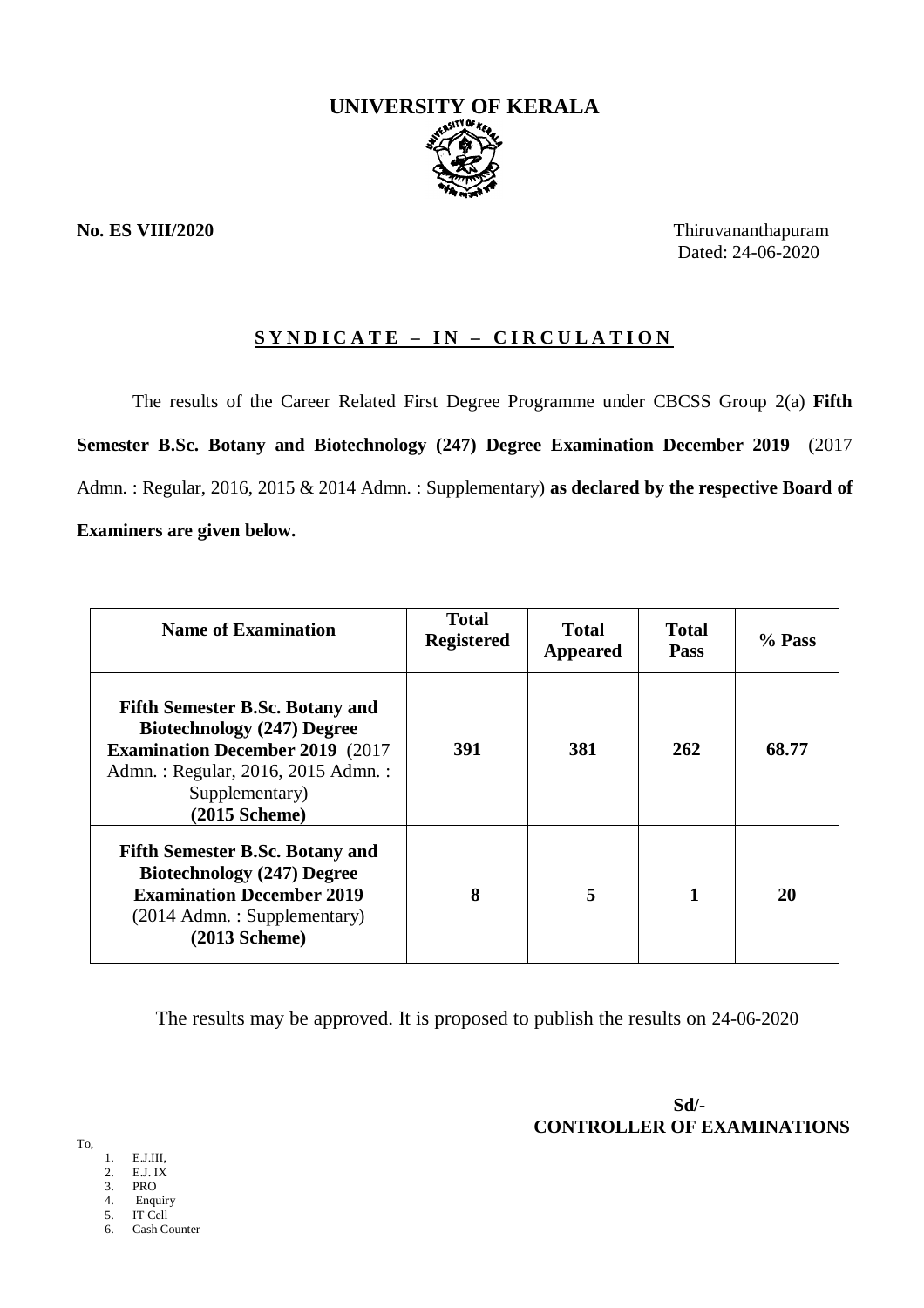

# **UNIVERSITY OF KERALA NOTIFICATION**

1. The following is the provisional list of Register Numbers of the successful candidates at the Career Related First Degree Programme Under CBCSS Group 2(a) **Fifth Semester B.Sc. Botany and Biotechnology (247) Degree Examination December 2019** (2017 Admn. : Regular, 2016, 2015 & 2014 Admn. : Supplementary) as declared by the Board of Examiners.

2.

- a) From 2015 Admission onwards, a student has to score a minimum 35% marks each for ESE & CE for a course pass. However, 40% in aggregate (CE + ESE) is required for a semester pass.
- b) b) For the successful completion of a semester, for 2014 Admission candidates a student has to score a minimum SCPA of 4.00(E Grade) A minimum of 40% (E Grade) is required for passing a course with a separate minimum of 40% (E Grade) for Continuous Evaluation and End semester Evaluation.
- 3. The last date for revaluation and scrutiny is **06.07.2020**. Candidates should make use of draft mark list available in the university website for applying for revaluation. Application for revaluation and scrutiny should be submitted through **ONLINE** only

 **Sd/- CONTROLLER OF EXAMINATIONS**

University Buildings, Thiruvananthapuram Dated: 24.06.2020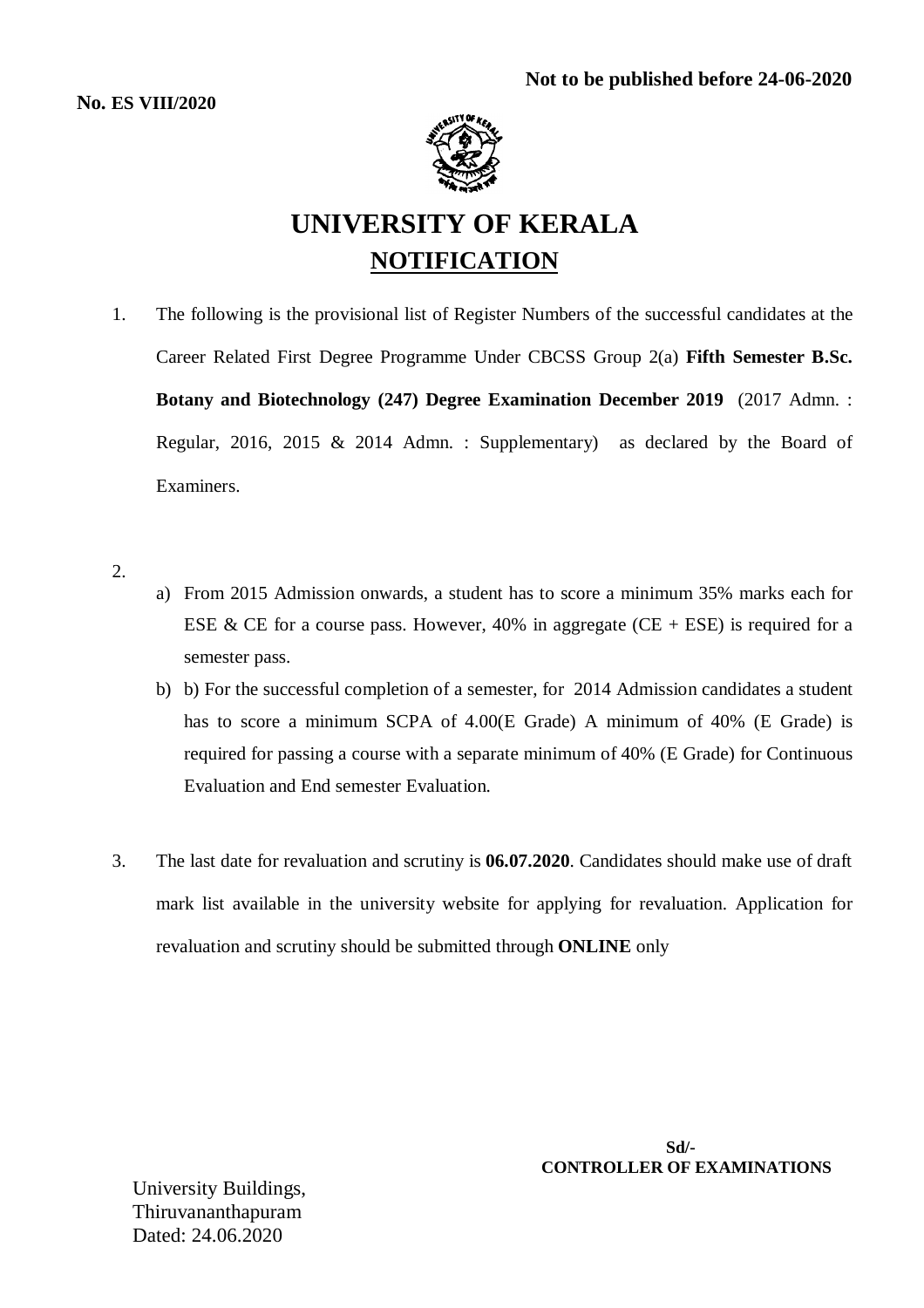# **RESULTS OF FIFTH SEMESTER B.SC. BOTANY AND BIOTECHNOLOGY (247) DEGREE EXAMINATION DECEMBER 2019**  (2017 Admn. : Regular, 2016, 2015 & 2014 Admn. : Supplementary)

**College Code : 101**

# **Bishop Moore College, Mavelikara, Alappuzha**

# **B.Sc. - Botany And Biotechnology(247)**

| 17101003(7.26 B)      | 005(6.92 C)    | 006(7.38 B)                                                                                       | 007(6.79 C)           | 010(5.81 D) |
|-----------------------|----------------|---------------------------------------------------------------------------------------------------|-----------------------|-------------|
| $013(5.88 \text{ D})$ | 016(6.47 C)    | 017(8.87 A)                                                                                       | 018(8.05 A)           | 019(5.55 D) |
| 020(5.54 D)           | $022(6.01)$ C) | 024(8.88 A)                                                                                       | $025(8.54 \text{ A})$ | 027(5.22 D) |
|                       |                |                                                                                                   |                       |             |
| 17101002(1246)        | 008(256)       | 011(26)                                                                                           | 012(12456)            | 014(56)     |
| 015(56)               | 021(1256)      | 026(125)                                                                                          | 16101011(2)           | 014(2)      |
| 018(245)              | 026(15)        | 15101013(1)                                                                                       |                       |             |
|                       |                | All Pass (Semester scores given in brackets)<br>Passed in Parts (Subject codes given in brackets) |                       |             |

**College Code : 106**

# **Govt. Arts College, Thiruvananthapuram**

### **B.Sc. - Botany And Biotechnology(247)**

| All Pass (Semester scores given in brackets)      |                       |             |             |             |
|---------------------------------------------------|-----------------------|-------------|-------------|-------------|
| 17106001(8.42 A)                                  | 002(7.17 B)           | 003(5.46 D) | 005(8.18 A) | 006(7.85 B) |
| 007(6.55 C)                                       | $008(8.40 \text{ A})$ | 010(6.24)   | 013(6.78 C) | 014(6.09 C) |
| $015(8.16 \text{ A})$                             | 017(7.93 B)           | 018(7.53 B) | 019(6.62)   | 020(7.73 B) |
| $021(8.25 \text{ A})$                             | 023(5.40 D)           | 025(6.44 C) | 026(8.08 A) |             |
| Passed in Parts (Subject codes given in brackets) |                       |             |             |             |
| 17106004(23456)                                   | 009(6)                | 012(13456)  | 022(6)      | 024(6)      |
| 027(146)                                          |                       |             |             |             |
|                                                   |                       |             |             |             |

**College Code : 132**

# **S N College, , Kollam**

## **B.Sc. - Botany And Biotechnology(247)**

| All Pass (Semester scores given in brackets)      |                |                       |                       |                       |
|---------------------------------------------------|----------------|-----------------------|-----------------------|-----------------------|
| 17132001(6.47 C)                                  | 002(6.60 C)    | $003(8.12 \text{ A})$ | $004(8.14 \text{ A})$ | 005(7.99 B)           |
| 006(7.17 B)                                       | 008(7.23 B)    | 010(7.14 B)           | 011(7.54 B)           | 012(4.97 E)           |
| $013(5.67 \text{ D})$                             | $014(6.61)$ C) | 015(7.49 B)           | $016(8.21 \text{ A})$ | 017(7.57 B)           |
| 018(5.49 D)                                       | 019(5.26 D)    | $020(8.85 \text{ A})$ | 021(7.30 B)           | 022(6.12 C)           |
| 023(7.55 B)                                       | 024(6.08 C)    | 025(5.68 D)           | 026(4.80)             | $028(4.85 \text{ E})$ |
| 029(6.76 C)                                       | 030(8.02 A)    | 031(5.98 D)           | 16132025(8.00 A)      |                       |
| Passed in Parts (Subject codes given in brackets) |                |                       |                       |                       |
| 17132007(13456)                                   | 009(16)        | 034(23456)            |                       |                       |

|  | College Code: 141 |  |  |  |
|--|-------------------|--|--|--|
|--|-------------------|--|--|--|

# **St Xaviers College, Thumba, Thiruvananthapuram**

## **B.Sc. - Botany And Biotechnology(247)**

| All Pass (Semester scores given in brackets)      |             |                  |                       |                |
|---------------------------------------------------|-------------|------------------|-----------------------|----------------|
| 17141002(7.02 B)                                  | 003(7.81 B) | 004(8.83 A)      | 005(6.42 C)           | 006(7.04 B)    |
| $007(6.65)$ C)                                    | 008(7.00 B) | 009(7.63 B)      | 011(7.03 B)           | 012(7.42 B)    |
| 015(6.90 C)                                       | 016(5.67 D) | 017(6.79 C)      | $021(8.81 \text{ A})$ | $022(9.28 A+)$ |
| 024(7.50 B)                                       | 026(7.04 B) | 027(7.10 B)      | 029(7.07 B)           | 030(6.98)      |
| 032(5.90 D)                                       | 033(7.05 B) | 14141002(4.68 E) |                       |                |
| Passed in Parts (Subject codes given in brackets) |             |                  |                       |                |
| 17141010(13456)                                   | 013(345)    | 014(13456)       | 018(13456)            | 019(6)         |
| 023(2356)                                         | 034(256)    |                  |                       |                |
|                                                   |             |                  |                       |                |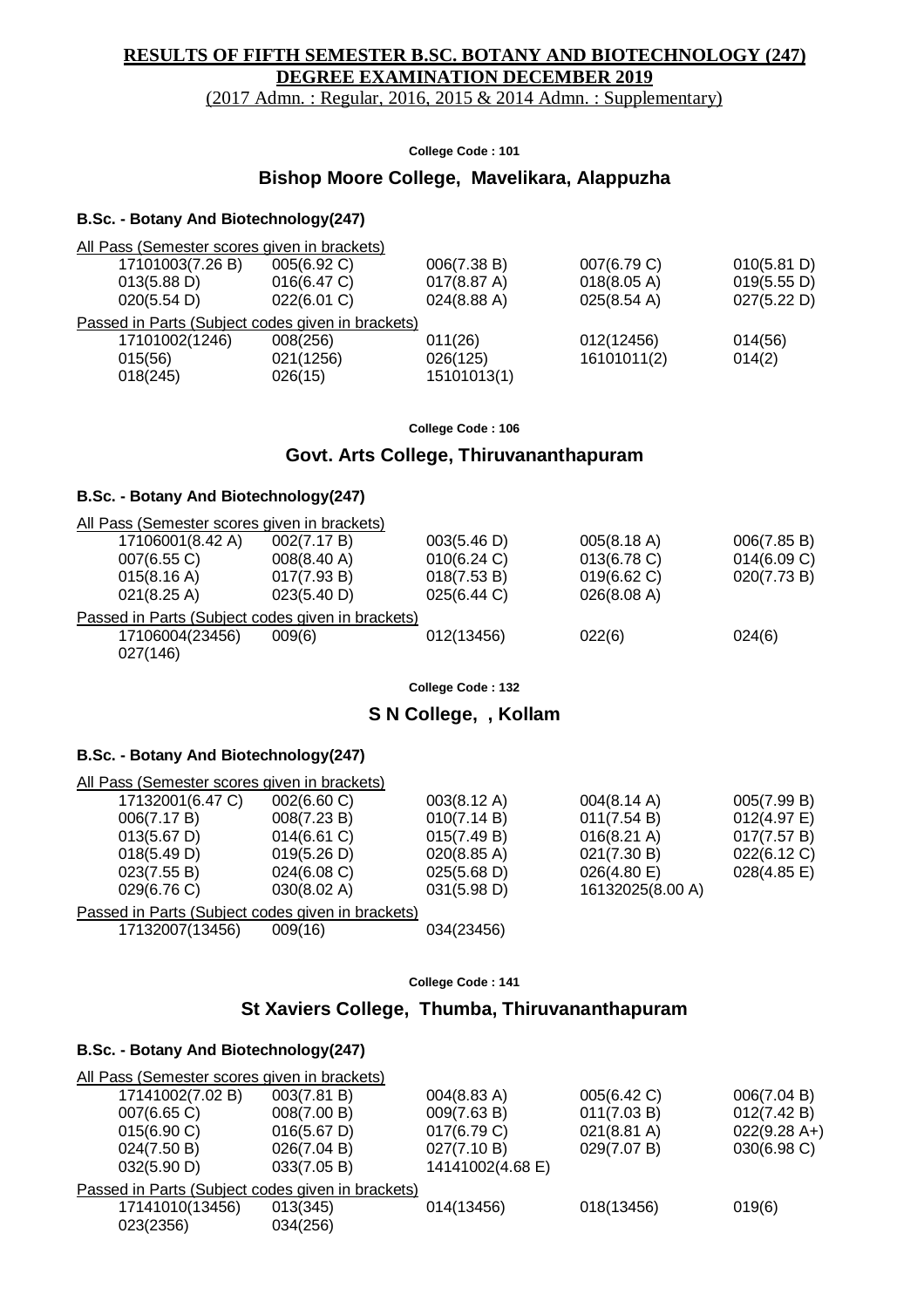# **A.J College of Science and Technology, Thonnakkal, Thiruvananthapuram**

| All Pass (Semester scores given in brackets)      |                  |             |             |                       |
|---------------------------------------------------|------------------|-------------|-------------|-----------------------|
| 17800002(5.55 D)                                  | 005(5.41 D)      | 006(7.57 B) | 007(6.86 C) | 009(6.50 C)           |
| 010(7.19 B)                                       | 012(6.73 C)      | 015(4.96)   | 016(7.43 B) | 018(5.97 D)           |
| 020(5.97 D)                                       | 022(5.41 D)      | 023(7.63 B) | 024(7.70 B) | $025(8.31 \text{ A})$ |
| 026(5.85 D)                                       | 027(5.56 D)      | 029(6.55 C) | 030(6.06)   | 031(6.20 C)           |
| $033(8.62 \text{ A})$                             | 16800002(4.81 E) | 003(5.44 D) | 005(4.91 E) | 15800031(5.19 D)      |
| Passed in Parts (Subject codes given in brackets) |                  |             |             |                       |
| 17800001(46)                                      | 011(56)          | 013(3456)   | 014(146)    | 019(1346)             |
| 028(6)                                            | 034(13456)       | 16800028(5) |             |                       |
|                                                   |                  |             |             |                       |
|                                                   |                  |             |             |                       |

### **College Code : 804**

# **Emmanuel College, Vazhichal, Thiruvananthapuram**

# **B.Sc. - Botany And Biotechnology(247)**

**B.Sc. - Botany And Biotechnology(247)**

| All Pass (Semester scores given in brackets)      |             |             |                  |             |
|---------------------------------------------------|-------------|-------------|------------------|-------------|
| 17804002(6.20 C)                                  | 003(6.23 C) | 004(6.15 C) | 005(5.52 D)      | 006(6.53 C) |
| 007(5.14 D)                                       | 009(5.91 D) | 010(5.29 D) | 011(5.92 D)      | 012(5.68 D) |
| 013(6.02 C)                                       | 014(7.28 B) | 016(6.26)   | 018(5.79 D)      | 019(6.12 C) |
| $020(6.21)$ C)                                    | 021(6.30 C) | 022(6.62 C) | 024(7.14 B)      | 027(6.59 C) |
| 028(5.42 D)                                       | 029(5.50 D) | 031(6.87 C) | 16804020(4.79 E) |             |
| Passed in Parts (Subject codes given in brackets) |             |             |                  |             |
| 17804001(6)                                       | 015(13456)  | 017(13456)  | 023(3456)        | 025(13456)  |
| 030(13456)                                        | 032(13456)  | 034(456)    | 15804020(1356)   | 14804029(1) |
| Erroneous registration                            |             |             |                  |             |
|                                                   |             |             |                  |             |

# 17804033()

### **College Code : 805**

# **K.V.V.S College of Science and Technology, Adoor, Pathanamthitta**

# **B.Sc. - Botany And Biotechnology(247)**

| All Pass (Semester scores given in brackets)      |                |             |              |             |
|---------------------------------------------------|----------------|-------------|--------------|-------------|
| 17805002(8.18 A)                                  | 003(7.48 B)    | 004(7.67 B) | 009(6.65 C)  | 010(7.66 B) |
| 011(5.82 D)                                       | $012(6.23)$ C) | 015(5.96 D) | 018(5.49 D)  | 020(6.89 C) |
| $024(6.80 \text{ C})$                             | 026(6.13 C)    | 030(8.36)   | 031(5.92 D)  | 033(8.33 A) |
| Passed in Parts (Subject codes given in brackets) |                |             |              |             |
| 17805001(1236)                                    | 005(12356)     | 006(256)    | 007(1256)    | 008(56)     |
| 013(16)                                           | 014(6)         | 019(12346)  | 022(1456)    | 023(1256)   |
| 025(6)                                            | 028(14)        | 032(46)     | 16805024(46) | 032(4)      |
|                                                   |                |             |              |             |

**College Code : 806**

# **Marthoma College of Science and Technology, Ayur, Kollam**

## **B.Sc. - Botany And Biotechnology(247)**

| All Pass (Semester scores given in brackets)      |                        |             |                  |                       |
|---------------------------------------------------|------------------------|-------------|------------------|-----------------------|
| 17806001(7.96 B)                                  | 002(5.33 D)            | 005(5.74 D) | 006(7.61 B)      | 008(5.93 D)           |
| $010(6.88)$ C)                                    | 011(7.88 B)            | 012(5.33 D) | 013(6.52 C)      | 014(8.29 A)           |
| 015(4.80)                                         | 016(6.19 C)            | 018(7.59 B) | 019(6.95 C)      | $020(8.21 \text{ A})$ |
| 021(5.54 D)                                       | $023(9.17 \text{ A+})$ | 026(7.76 B) | 028(5.23 D)      | 029(5.55 D)           |
| 030(7.24 B)                                       | 031(6.03 C)            | 032(5.25 D) | 033(7.95 B)      | $035(8.32 \text{ A})$ |
| 036(7.88 B)                                       | 16806009(5.36 D)       | 014(4.93 E) | 016(5.43 D)      | 020(6.30 C)           |
| 024(5.40 D)                                       | 033(6.09 C)            | 034(5.92 D) | 15806028(4.47 E) |                       |
| Passed in Parts (Subject codes given in brackets) |                        |             |                  |                       |
| 17806009(6)                                       | 017(23456)             | 022(12)     | 024(24)          | 027(12456)            |